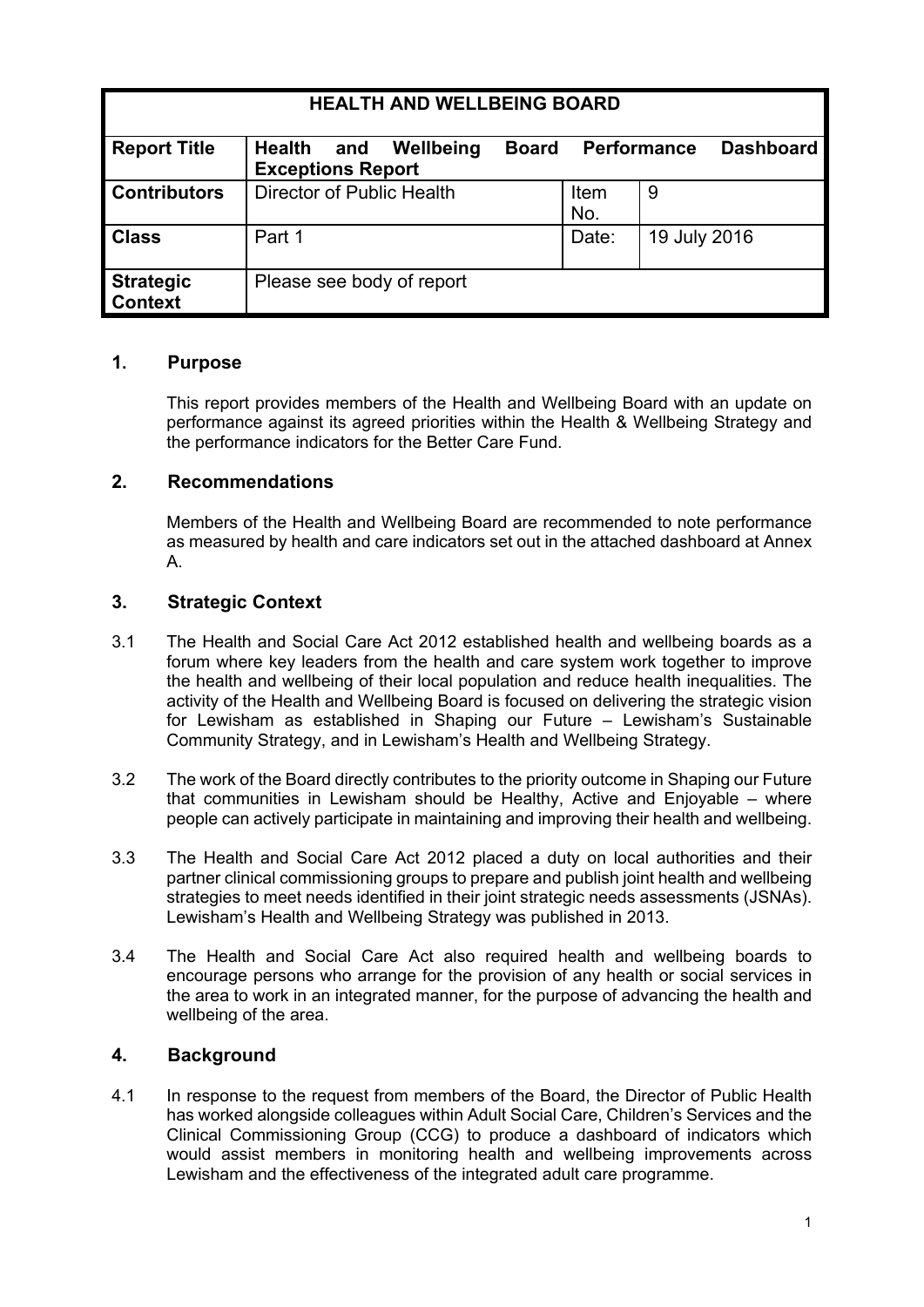- 4.2 The dashboard also includes a number of indicators (including those on low birth weight, immunisation and excess weight) that are also included in the 'Be Healthy' priority of the Children and Young People's Partnership Plan.
- 4.3 Since the board last saw the dashboard it has been streamlined to focus attention on key areas as well as introducing the performance metrics of the Better Care Fund.

#### **5. Health and Wellbeing Board Performance Dashboard Update**

- 5.1 The dashboard is based on metrics drawn from the Quality and Outcomes (Primary Care), Public Health, NHS and Better Care Fund Frameworks. These metrics have been selected to assist members in their assessment of the impact and success of the plans and activities in relation to the Health and Wellbeing Strategy.
- 5.2 Updated indicators that show a worsening position since the previous period of data availability (marked with a red arrow in the dashboard in Annex A) are highlighted below, together with a commentary on actions being taken to improve the position.

#### 5.3 Overarching Indicators of Health & Wellbeing

No overarching indicators have deteriorated since the last dashboard was produced.

#### 5.5 Priority Objective 1: Achieving a Healthy Weight

A new indicator has been added to the dashboard on Maternal Obesity. Maternal obesity (defined as obesity during pregnancy) increases health risks for both the mother and child during and after pregnancy and is a risk factor for childhood obesity. Statistics on the prevalence of maternal obesity are not collected routinely in the UK, hence this data is taken from information received from Lewisham and Greenwich Trust for women booked at Lewisham University Hospital. Therefore it should be noted that the data does not only refer to Lewisham residents. The proportion of women with excess weight in 2015-16 was 45.8%, which was higher than for 2014- 15 (42.0%). However this latest data is still below figures seen between 2010 and 2012.

Actions to address maternal obesity include ensuring that all obstetricians and midwives at the Trust have been trained in how to raise the issue of healthy weight with pregnant women and in ensuring that all women with a possible problem are referred appropriately. Additionally the Lewisham Public Health Team have worked with Lewisham CCG and Lewisham Hospital to design an improved care pathway for overweight and obese women who choose to have their babies at the hospital. This has also been the subject of a CQUIN in 2015-16.

#### 5.6 Priority Objective 2: Increasing the number of people who survive colorectal, breast and lung cancer for 1 and 5 years

The latest data for cervical cancer screening coverage has decreased to 71.7% in 2015, down from 73.7% in 2014. This level is significantly lower than the England average, but above the London figure. More smear tests were conducted in 2015 than in 2014, however due to the increasing population the percent uptake has decreased. A change in the service specification for Sexual Health Services, whereby they no longer offer routine smear tests is also likely to have impacted this indicator. This change was made due to the pressures on public health budgets and the fact that the financing of cervical screening is through the GP contract.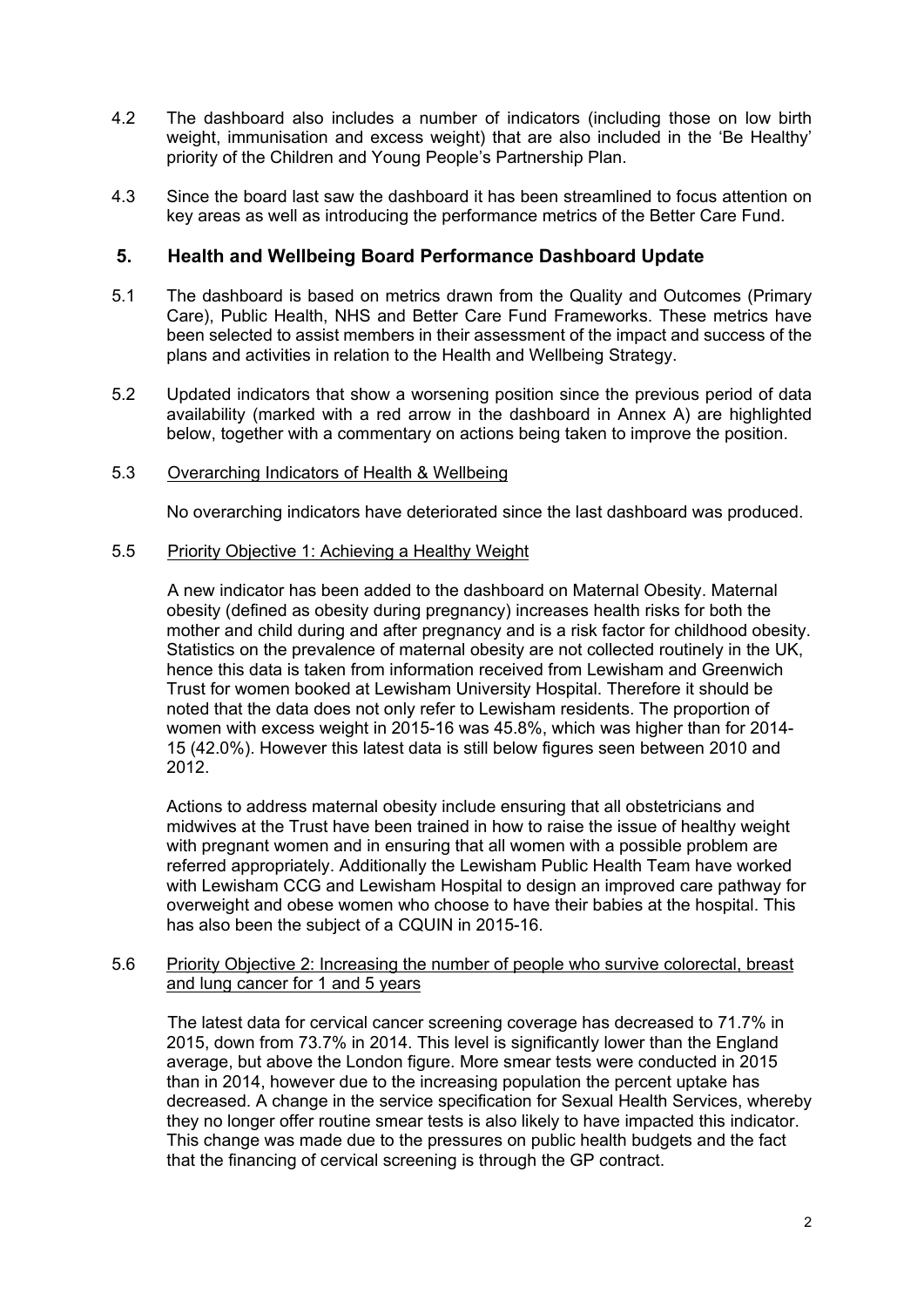#### 5.7 Priority Objective 3: Improving Immunisation Uptake

Figures for immunisation uptake are now provided as an average for the last four quarters to make the figures less susceptible to quarter by quarter fluctuation. However there was a substantial increase in MMR2 uptake in the last quarter of 2015/16. This relates to extensive work undertaken by the Lewisham Immunisation Coordinator who identified a problem with vaccination data recording by GP practices. Over a period of several months many Lewisham GP practices were using the wrong READ codes to record MMR2 vaccination after migrating to EMIS web. The Immunisation Coordinator has now corrected this problem. In addition, a GP registrar has been carrying out work with individual GP practices to ensure that children are invited for MMR1 and 2 vaccinations at the appropriate age.

However HPV vaccine uptake has declined notably from the previous period 73.4% in 2014/15 from 82.9% in 2013/14. This is also below the London average (an England average is currently not available). Public Health and School Nursing are developing an action plan to address the recent fall in HPV coverage. This decline appears to relate to increasing numbers of parents withholding consent for their daughters to be vaccinated, as well as changes to the dosage schedule and delivery in schools.

#### 5.8 Priority Objective 4: Reducing Alcohol Harm

The rate of alcohol related admissions has increased since the previous reporting period, from 614 per 100,000 in 2013/14 to 644 per 100,000 in 2014/15. Alcohol Brief Intervention Training has been taking place throughout the year and has been well attended, this is likely to have a positive impact on reducing future admissions.

#### 5.9 Priority Objective 5: Preventing the uptake of smoking among children and young people and reducing the numbers of people smoking

There is no deterioration of indicators with new data under this priority objective.

#### 5.10 Priority Objective 6: Improving mental health and wellbeing

Prevalence of Serious Mental Illness has increased fractionally from 1.28% in 2014/15, compared to 1.27% in 2013/14. The rate remains higher than the England average but the increase is not statistically significant. Prevalence of Depression in Adults has risen from 5.90% in 2013/14 to 6.40% in 2014/15. This increase is statistically significant. Public Health will now raise this issue with Lewisham GPs to better understand and develop actions.

#### 5.11 Priority Objective 7: Improving sexual health

No newly updated indicators show a decline in performance.

#### 5.12 Better Care Fund Performance Metrics

The indicator regarding Patient Experience which looks at the proportion of people feeling supported to manage their long term conditions has declined on the previous year, from 59.1% in 2014/15 down to 56.0% in 2015/16. There are a number of schemes funded by the Better Care Fund with the objective of increasing such support including the Co-ordinated Care Service, neighbourhood community teams, community connections and dementia services. Continued evaluation of these schemes is necessary to ensure that an increase proportion of patients feel supported.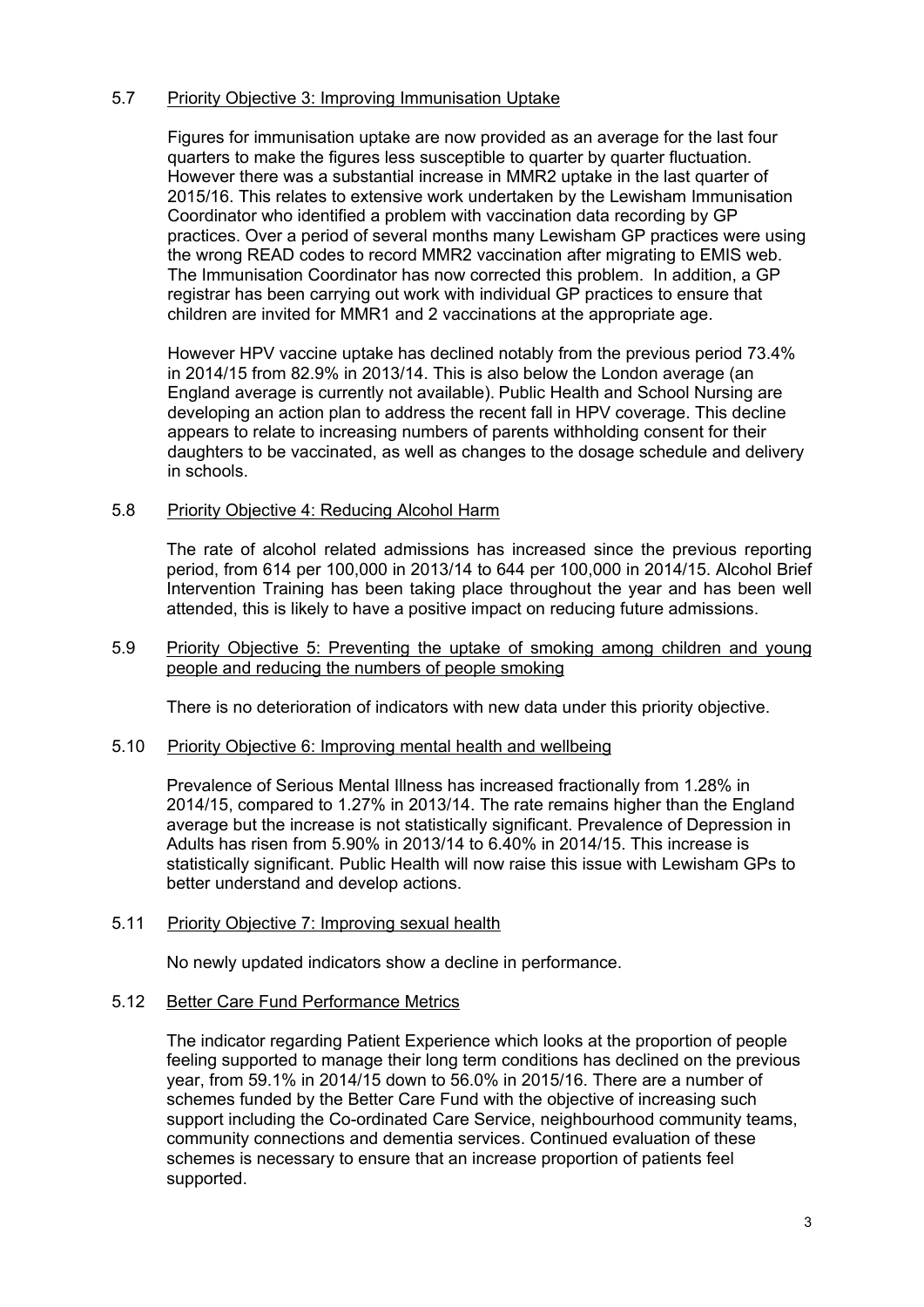#### **6. Financial implications**

There are no specific financial implications arising from this report, however the board may wish to consider how resources are utilised in regards to poorly performing indicators.

#### **7. Legal implications**

As part of their statutory functions, members of the Board are required to encourage persons who arrange for the provision of any health or social services in the area to work in an integrated manner, for the purpose of advancing the health and well-being of the area and to encourage persons who arrange for the provision of health-related services in its area to work closely with the Health and Wellbeing Board.

#### **8. Crime and Disorder Implications**

There are no specific crime and disorder implications arising from this report or its recommendations

#### **9. Equalities Implications**

There are no specific equalities implications arising from this report or its recommendations, but the dashboard highlights those areas where health inequalities exist in Lewisham and can be monitored.

#### **10. Environmental Implications**

There are no specific environmental implications arising from this report or its recommendations.

#### **11. Summary and Conclusion**

The increased uptake of the second dose of Measles Mumps and Rubella vaccine at five years being accurately reflected in performance has been a key break through. The Director of Public Health has written to GP Surgeries, Health Visitors and School Nurses to acknowledge this success.

Although there are a number of indicators that show a decline in performance, issues have been identified and actions are being taken forward.

If you have any difficulty in opening the links above or those within the body of the report, please contact Stewart Snellgrove (Stewart.Snellgrove@lewisham.gov.uk; 020 8314 9308), who will assist.

If there are any queries on this report please contact Dr Danny Ruta, Director of Public Health, Community Services Directorate, Lewisham Council, on 020 8314 8637 or by email [danny.ruta@lewisham.gov.uk](mailto:danny.ruta@lewisham.gov.uk)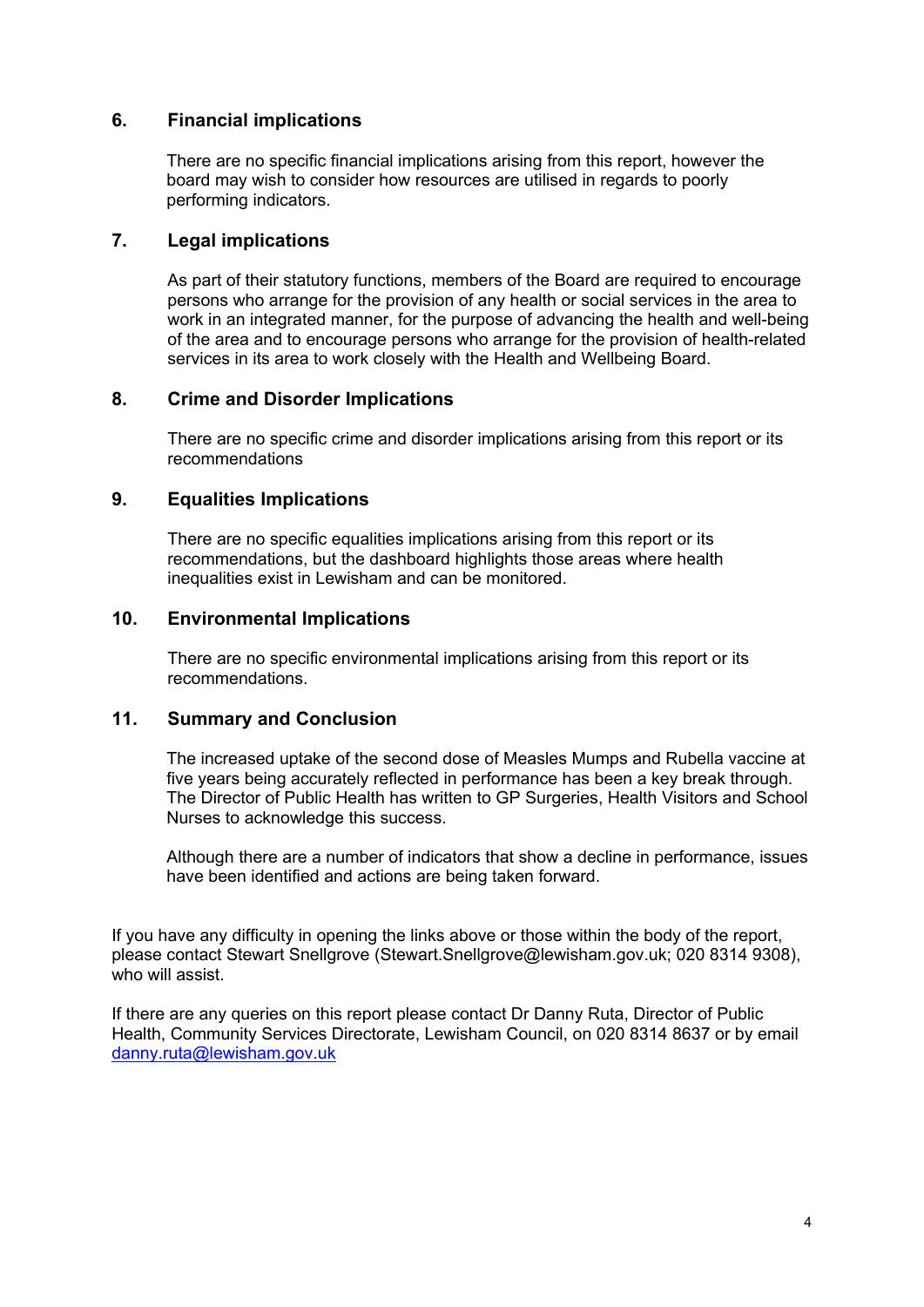# Annex B: Definitions and Data sources

| 1a/1b. Life Expectancy at Birth (Male/Female) |                                                                                                                                                                                                                                                                                                                                                                                                                                                                                                                                                                                                                                                                                                                                                                                                                                                                                                                                                                                     |  |
|-----------------------------------------------|-------------------------------------------------------------------------------------------------------------------------------------------------------------------------------------------------------------------------------------------------------------------------------------------------------------------------------------------------------------------------------------------------------------------------------------------------------------------------------------------------------------------------------------------------------------------------------------------------------------------------------------------------------------------------------------------------------------------------------------------------------------------------------------------------------------------------------------------------------------------------------------------------------------------------------------------------------------------------------------|--|
| <b>Definition</b>                             | The average number of years a person would expect to live based on contemporary<br>mortality rates. For a particular area and time period, it is an estimate of the average<br>number of years a newborn baby would survive if he or she experienced the age-<br>specific mortality rates for that area and time period throughout his or her life.<br>Figures are calculated from deaths from all causes and mid-year population<br>estimates, based on data aggregated over a three year period.<br>Figures reflect mortality among those living in an area in each time period, rather<br>than what will be experienced throughout life among those born in the area. The<br>figures are not therefore the number of years a baby born in the area could actually<br>expect to live, both because the mortality rates of the area are likely to change in<br>the future and because many of those born in the area will live elsewhere for at<br>least some part of their lives. |  |
| <b>Numerator</b>                              | Number of deaths registered in the respective calendar years                                                                                                                                                                                                                                                                                                                                                                                                                                                                                                                                                                                                                                                                                                                                                                                                                                                                                                                        |  |
| <b>Denominator</b>                            | ONS mid-year population estimates for the respective calendar years                                                                                                                                                                                                                                                                                                                                                                                                                                                                                                                                                                                                                                                                                                                                                                                                                                                                                                                 |  |
| Data source                                   | PHOF 0.1ii http://www.phoutcomes.info/public-health-outcomes-                                                                                                                                                                                                                                                                                                                                                                                                                                                                                                                                                                                                                                                                                                                                                                                                                                                                                                                       |  |
|                                               | framework#gid/1000049/pat/6/ati/102/page/6/par/E12000007/are/E09000023                                                                                                                                                                                                                                                                                                                                                                                                                                                                                                                                                                                                                                                                                                                                                                                                                                                                                                              |  |

| 2. Under 75 Mortality Rates from CVD |                                                                                       |  |
|--------------------------------------|---------------------------------------------------------------------------------------|--|
| <b>Definition</b>                    | Mortality from all circulatory diseases (ICD-10 I00-I99 equivalent to ICD-9 390-459). |  |
| <b>Numerator</b>                     | Deaths from all circulatory diseases, classified by underlying cause of death (ICD-   |  |
|                                      | 10 I00-I99, ICD-9 390-459 adjusted), registered in the respective calendar year(s).   |  |
| <b>Denominator</b>                   | 2011 Census based mid-year pop estimates                                              |  |
| Data source                          | <b>NHSIC - P00400</b>                                                                 |  |
|                                      | Data                                                                                  |  |
|                                      | https://www.indicators.ic.nhs.uk/download/NCHOD/Data/06A 076DRT0074 12 V1             |  |
|                                      | D.csv                                                                                 |  |
|                                      | Specification                                                                         |  |
|                                      | https://www.indicators.ic.nhs.uk/download/NCHOD/Specification/Spec 06A 076DR          |  |
|                                      | T0074 V1.pdf                                                                          |  |

|                    | 3. Potential Years of Life Lost (PYLL) from causes considered amenable to healthcare (DSR) |
|--------------------|--------------------------------------------------------------------------------------------|
| <b>Definition</b>  | Directly age and sex standardised potential years of life lost to conditions amenable      |
|                    | to healthcare in the respective calendar year per 100,000 CCG population.                  |
| <b>Numerator</b>   | Death registrations in the calendar year for all England deaths based on GP of             |
|                    | registration from the Primary Care Mortality Database (PCMD).                              |
| <b>Denominator</b> | Unconstrained GP registered population counts by single year of age and sex from           |
|                    | the HSCIC (Exeter) Systems; supplied annually on 1 January for the forthcoming             |
|                    | calendar year.                                                                             |
| Data source        | NHOF 1a (NHSIC P01559 - CCGOI 1.1)                                                         |
|                    | Data                                                                                       |
|                    | https://www.indicators.ic.nhs.uk/download/Clinical%20Commissioning%20Group%2               |
|                    | OIndicators/Data/CCG 1.1 I00767 D V5.xls                                                   |
|                    | Specification                                                                              |
|                    | https://www.indicators.ic.nhs.uk/download/Clinical%20Commissioning%20Group%2               |
|                    | OIndicators/Specification/CCG 1.1 I00767 S V4.pdf                                          |

| 4. Low birth weight of all babies |                                                                      |  |
|-----------------------------------|----------------------------------------------------------------------|--|
| <b>Definition</b>                 | Percentage of live and stillbirths weighing less than 2,500 grams    |  |
| <b>Numerator</b>                  | Number of new born babies weighing less than 2500gms                 |  |
| <b>Denominator</b>                | Number of all births                                                 |  |
| Data source                       | <b>CHIMAT Child health Profiles for Lewisham</b>                     |  |
|                                   | http://www.chimat.org.uk/resource/view.aspx?RID=101746&REGION=101634 |  |
|                                   | Original source is from ONS                                          |  |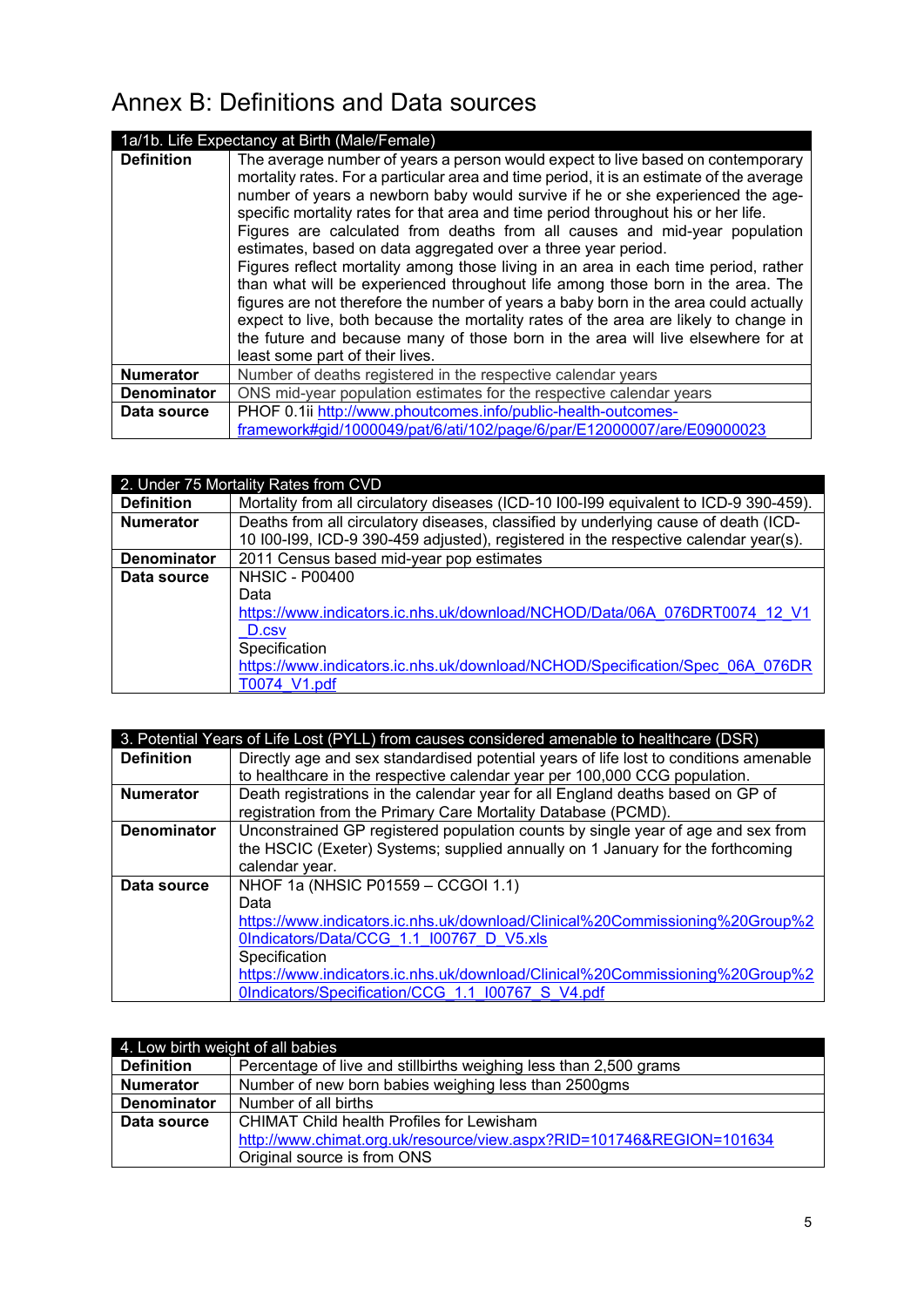| 5. Number of practitioners attending Brief Intervention Training |                                                                            |
|------------------------------------------------------------------|----------------------------------------------------------------------------|
| <b>Definition</b>                                                | The number of practitioners who have attended Brief Intervention Training) |
| <b>Numerator</b>                                                 | N/A                                                                        |
| <b>Denominator</b>                                               | N/A                                                                        |
| Data source                                                      | Lewisham Public Health                                                     |

# **Priority Objective 1: Achieving a Healthy Weight**

| 6. Excess weight in Adults |                                                                                    |  |
|----------------------------|------------------------------------------------------------------------------------|--|
| <b>Definition</b>          | Percentage of adults classified as overweight or obese                             |  |
| <b>Numerator</b>           | Number of adults with a BMI classified as overweight (including obese), calculated |  |
|                            | from the adjusted height and weight variables. Data are from APS6 quarters 2-4     |  |
|                            | and APS7 quarter 1 (mid-Jan 2012 to mid-Jan 2013).                                 |  |
|                            | Adults are defined as overweight (including obese) if their body mass index (BMI)  |  |
|                            | is greater than or equal to 25kg/m2                                                |  |
| <b>Denominator</b>         | Number of adults with valid height and weight recorded. Data are from APS6         |  |
|                            | quarters 2-4 and APS7 quarter 1 (mid-Jan 2012 to mid-Jan 2013).                    |  |
| Data source                | PHOF 2.12 http://www.phoutcomes.info/public-health-outcomes-                       |  |
|                            | framework#gid/1000042/pat/6/ati/102/page/6/par/E12000007/are/E09000023             |  |
|                            | Original Source: Active People Survey (APS), England                               |  |

| 7a/7b. Excess weight in Children - Reception Year/ Year 6 Children |                                                                                          |  |
|--------------------------------------------------------------------|------------------------------------------------------------------------------------------|--|
| <b>Definition</b>                                                  | Proportion of children aged 4-5 classified as overweight or obese. Children are          |  |
|                                                                    | classified as overweight (including obese) if their BMI is on or above the 85th centile  |  |
|                                                                    | of the British 1990 growth reference (UK90) according to age and sex.                    |  |
| <b>Numerator</b>                                                   | Number of children in Reception (aged 4-5 years) or Year 6 (aged 10-11) and              |  |
|                                                                    | classified as overweight or obese in the academic year. Children are classified as       |  |
|                                                                    | overweight (including obese) if their BMI is on or above the 85th centile of the British |  |
|                                                                    | 1990 growth reference (UK90) according to age and sex                                    |  |
| <b>Denominator</b>                                                 | Number of children in Reception (aged 4-5 years) or Year 6 (aged 10-11) measured         |  |
|                                                                    | in the National Child Measurement Programme (NCMP) attending participating               |  |
|                                                                    | state maintained schools in England                                                      |  |
| Data source                                                        | PHOF 2.06 http://www.phoutcomes.info/public-health-outcomes-                             |  |
|                                                                    | framework#gid/1000042/pat/6/ati/102/page/6/par/E12000007/are/E09000023                   |  |
|                                                                    | Original Source: HSCIC National Childhood Measurement Programme (NCMP)                   |  |

| 8. Maternal Obesity |                                                                                                                                                                                                                                                                                                                                                                                                                                                                                                                                                                              |  |
|---------------------|------------------------------------------------------------------------------------------------------------------------------------------------------------------------------------------------------------------------------------------------------------------------------------------------------------------------------------------------------------------------------------------------------------------------------------------------------------------------------------------------------------------------------------------------------------------------------|--|
| <b>Definition</b>   | Maternal obesity is defined as obesity during pregnancy. Obesity is defined as BMI<br>which is 30 or higher. increases health risks for both the mother and child during<br>and after pregnancy and is a risk factor for childhood obesity. Statistics on the<br>prevalence of maternal obesity are not collected routinely in the UK, hence this data<br>is taken from information received from Lewisham and Greenwich Trust for women<br>booked at Lewisham University Hospital. Therefore it should be noted that the data<br>does not only refer to Lewisham residents. |  |
| <b>Numerator</b>    | Number of women whose BMI was 30 or higher at booking appointment.                                                                                                                                                                                                                                                                                                                                                                                                                                                                                                           |  |
| <b>Denominator</b>  | Number of women attending booking appointment.                                                                                                                                                                                                                                                                                                                                                                                                                                                                                                                               |  |
| Data source         | University Hospital Lewisham Data                                                                                                                                                                                                                                                                                                                                                                                                                                                                                                                                            |  |

| 9. Breastfeeding Prevalence 6-8 weeks |                                                                                                                                                                                                                                                                                                                                                                                                                                                                                                                                          |  |
|---------------------------------------|------------------------------------------------------------------------------------------------------------------------------------------------------------------------------------------------------------------------------------------------------------------------------------------------------------------------------------------------------------------------------------------------------------------------------------------------------------------------------------------------------------------------------------------|--|
| <b>Definition</b>                     | This is the percentage of infants that are totally or partially breastfed at age 6-8<br>weeks. Totally breastfed is defined as infants who are exclusively receiving breast<br>milk at 6-8 weeks of age - that is, they are not receiving formula milk, any other<br>liquids or food. Partially breastfed is defined as infants who are currently receiving<br>breast milk at 6-8 weeks of age and who are also receiving formula milk or any other<br>liquids or food. Not at all breastfed is defined as infants who are not currently |  |
|                                       | receiving any breast milk at 6-8 weeks of age.                                                                                                                                                                                                                                                                                                                                                                                                                                                                                           |  |
| <b>Numerator</b>                      | Number of infants at the 6-8 week check who are totally or partially breastfeeding.                                                                                                                                                                                                                                                                                                                                                                                                                                                      |  |
| <b>Denominator</b>                    | Number of infants due for 6-8 week checks.                                                                                                                                                                                                                                                                                                                                                                                                                                                                                               |  |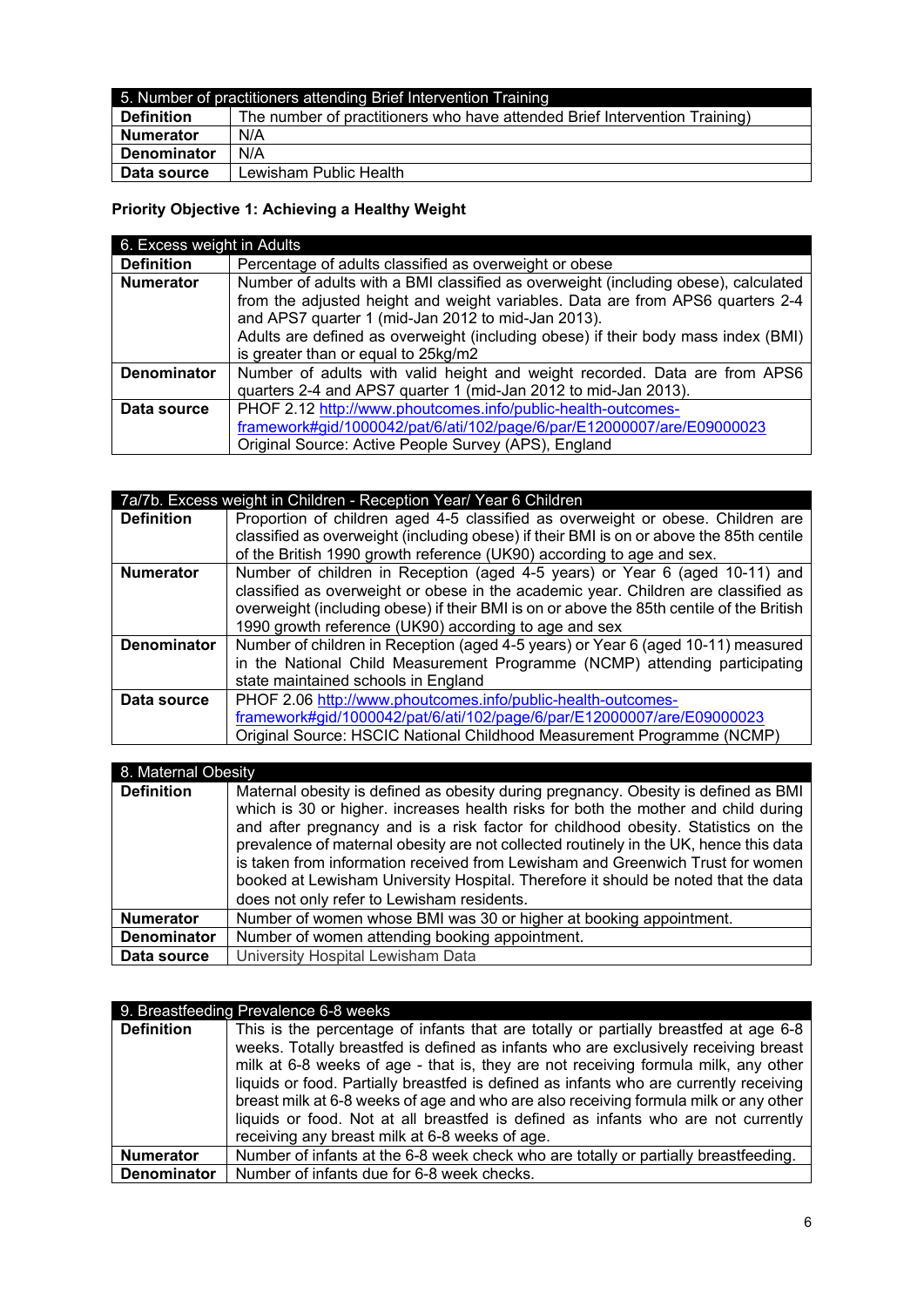| Data source | PHOF 2.02ii http://www.phoutcomes.info/public-health-outcomes-                 |
|-------------|--------------------------------------------------------------------------------|
|             | framework#gid/1000042/pat/6/ati/102/page/6/par/E12000007/are/E09000023         |
|             | Original Source: Department of Health Integrated Performance Monitoring Return |

**Priority Objective 2: Increasing the number of people who survive colorectal, breast and lung cancer for 1 and 5 years**

| 10a. Cancer screening coverage - breast cancer |                                                                                  |  |
|------------------------------------------------|----------------------------------------------------------------------------------|--|
| <b>Definition</b>                              | The percentage of women in the resident population eligible for breast screening |  |
|                                                | who were screened adequately within the previous three years on 31 March         |  |
| <b>Numerator</b>                               | Number of women aged 53–70 resident in the area (determined by postcode of       |  |
|                                                | residence) with a screening test result recorded in the previous three years     |  |
| <b>Denominator</b>                             | Number of women aged 53-70 resident in the area (determined by postcode of       |  |
|                                                | residence) who are eligible for breast screening at a given point in time.       |  |
| Data source                                    | PHOF 2.20i http://www.phoutcomes.info/public-health-outcomes-                    |  |
|                                                | framework#gid/1000042/pat/6/ati/102/page/6/par/E12000007/are/E09000023           |  |
|                                                | Original Source: Health and Social Care Information Centre (Open Exeter)         |  |

| 10b. Cancer screening coverage - cervical cancer |                                                                                                                                                                                                                                                                                 |
|--------------------------------------------------|---------------------------------------------------------------------------------------------------------------------------------------------------------------------------------------------------------------------------------------------------------------------------------|
| <b>Definition</b>                                | The percentage of women in the resident population eligible for cervical screening<br>who were screened adequately within the previous 3.5 years or 5.5 years,<br>according to age (3.5 years for women aged 25-49 and 5.5 years for women aged<br>50-64) on 31 March           |
| <b>Numerator</b>                                 | The number of women aged 25-49 resident in the area (determined by postcode<br>of residence) with an adequate screening test in the previous 3.5 years plus the<br>number of women aged 50-64 resident in the area with an adequate screening<br>test in the previous 5.5 years |
| <b>Denominator</b>                               | Number of women aged 25-64 resident in the area (determined by postcode of<br>residence) who are eligible for cervical screening at a given point in time.                                                                                                                      |
| Data source                                      | PHOF 2.20ii http://www.phoutcomes.info/public-health-outcomes-<br>framework#gid/1000042/pat/6/ati/102/page/6/par/E12000007/are/E09000023<br>Original Source: Health and Social Care Information Centre (Open Exeter)                                                            |

| 10c. Cancer screening coverage - bowel cancer |                                                                                    |
|-----------------------------------------------|------------------------------------------------------------------------------------|
| <b>Definition</b>                             | The number of persons registered to the practice aged 60-69 invited for screening  |
|                                               | in the previous 12 months who were screened adequately following an initial        |
|                                               | response within 6 months of invitation.                                            |
| Rate of                                       | Screening uptake %: the number of persons aged 60-69 invited for screening in      |
| <b>Proportion</b>                             | the previous 12 months who were screened adequately following an initial           |
|                                               | response within 6 months of invitation divided by the total number of persons aged |
|                                               | 60-69 invited for screening in the previous 12 months.                             |
| Data source                                   | <b>Cancer Commissioning Toolkit GP Profiles</b>                                    |
|                                               | Data https://www.cancertoolkit.co.uk/Profiles/PracticePublic/Filters               |
|                                               | Specification https://www.cancertoolkit.co.uk/Profiles/PracticePublic/Documents    |
|                                               | NB: Data in the performance indicator portal is local data from London Bowel       |
|                                               | Screening hub obtained via Open Exeter.                                            |

|                   | 11. Early diagnosis of cancer                                                                                                                                                                                                                                                                                                                                                                                                                                                                               |  |
|-------------------|-------------------------------------------------------------------------------------------------------------------------------------------------------------------------------------------------------------------------------------------------------------------------------------------------------------------------------------------------------------------------------------------------------------------------------------------------------------------------------------------------------------|--|
| <b>Definition</b> | New cases of cancer diagnosed at stage 1 and 2 as a proportion of all new cases<br>of cancer diagnosed (specific cancer sites, morphologies and behaviour: invasive<br>malignancies of breast, prostate, colorectal, lung, bladder, kidney, ovary, uterus,<br>non-Hodgkin lymphomas, and invasive melanomas of skin). This indicator is<br>labelled as experimental because of the variation in data quality: the indicator<br>values primarily represent variation in completeness of staging information. |  |
| <b>Numerator</b>  | Cases of cancer diagnosed at stage 1 or 2, for the specific cancer sites,<br>morphologies and behaviour: invasive malignancies of breast, prostate, colorectal,<br>lung, bladder, kidney, ovary, uterus, non-Hodgkin lymphomas, and invasive<br>melanomas of skin                                                                                                                                                                                                                                           |  |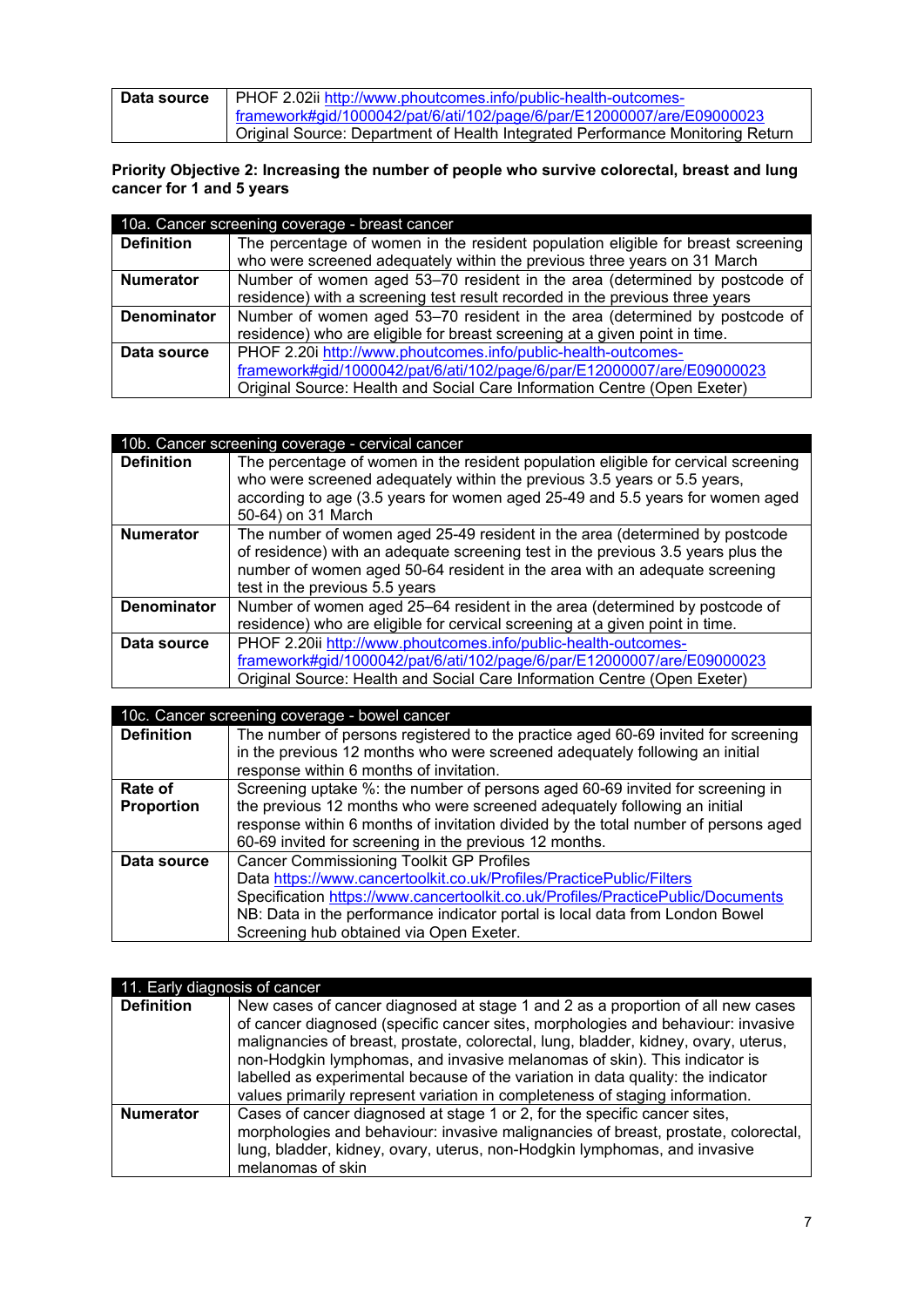| <b>Denominator</b> | All new cases of cancer diagnosed at any stage or unknown stage, for the specific<br>cancer sites, morphologies and behaviour: invasive malignancies of breast, |
|--------------------|-----------------------------------------------------------------------------------------------------------------------------------------------------------------|
|                    | prostate, colorectal, lung, bladder, kidney, ovary, uterus, non-Hodgkin                                                                                         |
|                    | lymphomas, and invasive melanomas of skin                                                                                                                       |
| Data source        | PHOF 2.19 http://www.phoutcomes.info/public-health-outcomes-                                                                                                    |
|                    | framework#gid/1000042/pat/6/ati/102/page/6/par/E12000007/are/E09000023                                                                                          |
|                    | Original Source: National cancer registry                                                                                                                       |

| 12. Conversion of Two Week Wait Referrals to Cancer Diagnosis |                                                                              |
|---------------------------------------------------------------|------------------------------------------------------------------------------|
| <b>Definition</b>                                             | The number of Two Week Wait (GP urgent) referrals where cancer is suspected  |
|                                                               | for                                                                          |
|                                                               | patients registered at the practice in question                              |
| Rate or                                                       | The proportion of Two Week Wait Referrals which result in a confirmed cancer |
| proportion                                                    | diagnosis.                                                                   |
| Data source                                                   | CCG source - to be confirmed                                                 |
|                                                               |                                                                              |

| 13. Under 75 Mortality from all cancers |                                                                                       |
|-----------------------------------------|---------------------------------------------------------------------------------------|
| <b>Definition</b>                       | Age-standardised rate of mortality from all cancers in persons less than 75 years of  |
|                                         | age per 100,000 population                                                            |
| Rate or                                 | Rate                                                                                  |
| proportion                              |                                                                                       |
| <b>Numerator</b>                        | Number of deaths from all cancers                                                     |
| <b>Denominator</b>                      | Population-years (aggregated populations for the three years) for people of all ages, |
|                                         | aggregated into quinary age bands up to 74).                                          |
| Data source                             | <b>Public Health England</b>                                                          |
|                                         | http://www.phoutcomes.info/public-health-outcomes-                                    |
|                                         | framework#page/6/gid/1000044/pat/6/par/E12000007/ati/102/are/E09000023/iid/405        |
|                                         | 01/age/163/sex/4                                                                      |

# **Priority Objective 3: Improving Immunisation Uptake**

| 14. Uptake of the second dose of Measles Mumps and Rubella Vaccine (MMR2) at five years of |                                                                                                                                                                                                                                                                                                                                                   |
|--------------------------------------------------------------------------------------------|---------------------------------------------------------------------------------------------------------------------------------------------------------------------------------------------------------------------------------------------------------------------------------------------------------------------------------------------------|
| age                                                                                        |                                                                                                                                                                                                                                                                                                                                                   |
| <b>Definition</b>                                                                          | All children for whom the CCG is responsible who received two doses of MMR on<br>or after their 1st birthday and at any time up to their 5th birthday as a percentage                                                                                                                                                                             |
|                                                                                            | of all children whose 5th birthday falls within the time period. Estimates for local<br>authorities are based on CCGs, which include all people registered with practices<br>accountable to the CCG.                                                                                                                                              |
| <b>Numerator</b>                                                                           | Total number of children who received two doses of MMR on or after their 1st<br>birthday and at any time up to their 5th birthday.                                                                                                                                                                                                                |
| <b>Denominator</b>                                                                         | All children in the responsible population whose 5th birthday falls within the time<br>period. The CCG is responsible for all children registered with a GP whose<br>practice forms part of the CCG, regardless of residency, plus any children not<br>registered with a GP who are resident within the CCG's statutory geographical<br>boundary. |
| Data source                                                                                | PHOF 3.03 http://www.phoutcomes.info/public-health-outcomes-<br>framework#gid/1000042/pat/6/ati/102/page/6/par/E12000007/are/E09000023<br>Original source: Cover of Vaccination Evaluated Rapidly (COVER) data collected<br>by PHE. Available from HSCIC.                                                                                         |

| 15. Uptake of Human Papilloma Virus (HPV) vaccine in girls in Year 8 in Lewisham Schools |                                                                                                                                                                                                                                                                    |
|------------------------------------------------------------------------------------------|--------------------------------------------------------------------------------------------------------------------------------------------------------------------------------------------------------------------------------------------------------------------|
| <b>Definition</b>                                                                        | The percentage of girls aged 12 to 13 years for whom the CCG is responsible who<br>have received all doses of the HPV vaccine. Estimates for local authorities are<br>based on CCGs, which include all people registered with practices accountable to<br>the CCG. |
| <b>Numerator</b>                                                                         | Number of Year 8 schoolgirls (aged 12 to 13 years) who have received all three<br>doses of the HPV vaccine.                                                                                                                                                        |
| <b>Denominator</b>                                                                       | Number of Year 8 schoolgirls (aged 12-13). The CCG is responsible for all                                                                                                                                                                                          |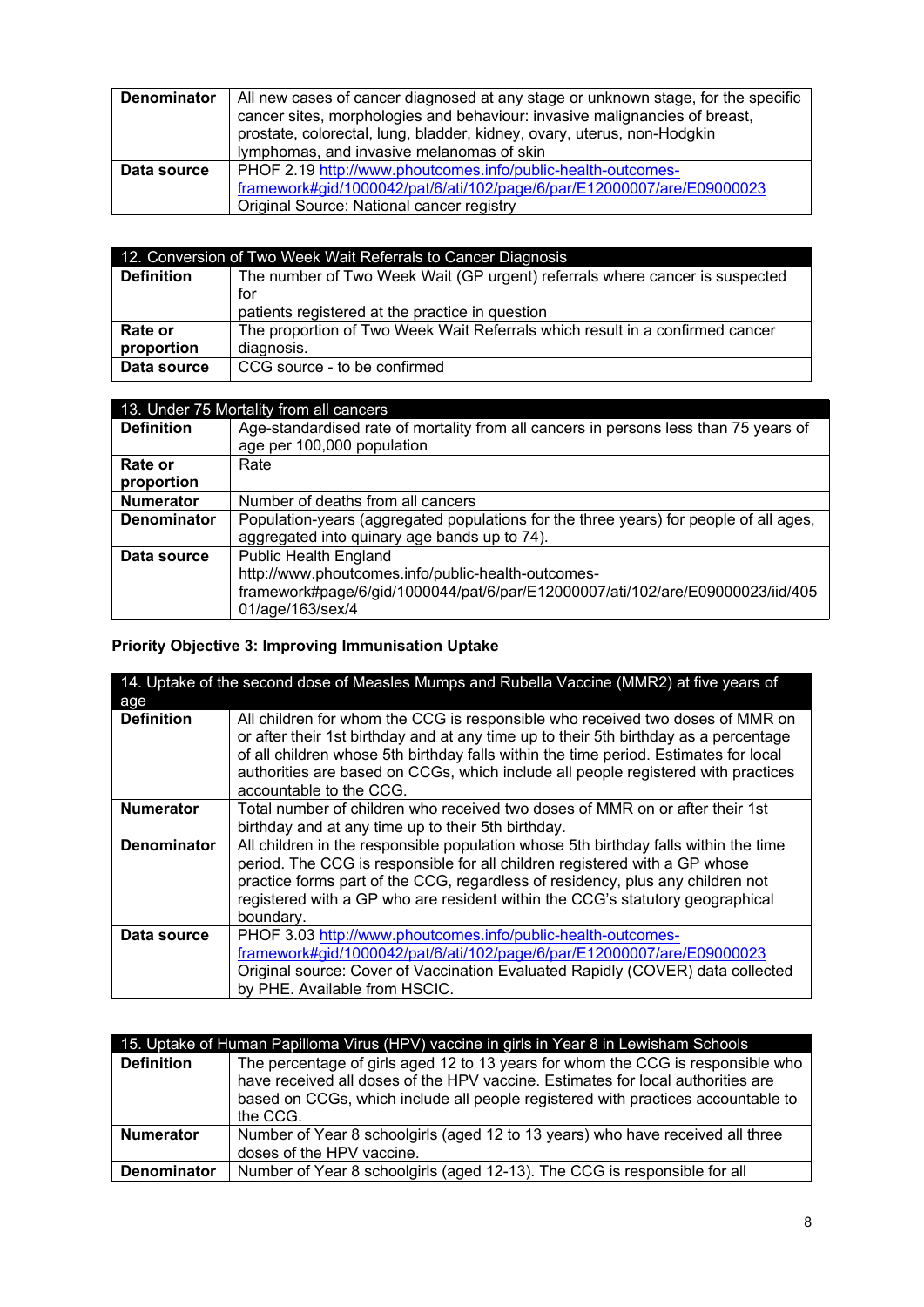|             | children registered with a GP whose practice forms part of the CCG, regardless of<br>residency, plus any children not registered with a GP who are resident within the<br>CCG's statutory geographical boundary.                                                                                                                    |
|-------------|-------------------------------------------------------------------------------------------------------------------------------------------------------------------------------------------------------------------------------------------------------------------------------------------------------------------------------------|
| Data source | PHOF 3.03xii http://www.phoutcomes.info/public-health-outcomes-<br>framework#gid/1000042/pat/6/ati/102/page/6/par/E12000007/are/E09000023<br>NB: Data in the performance indicator portal is local data from GP systems<br>obtained via EMIS Web.<br>Original source: Cover of Vaccination Evaluated Rapidly (COVER) data collected |
|             | by PHE. Available from HSCIC.                                                                                                                                                                                                                                                                                                       |

| 16. Uptake of Influenza vaccine in those over 65 years of age |                                                                                 |
|---------------------------------------------------------------|---------------------------------------------------------------------------------|
| <b>Definition</b>                                             | Flu vaccine uptake (%) in adults aged 65 and over, who received the flu         |
|                                                               | vaccination between 1st September and 31st January each financial year.         |
| <b>Numerator</b>                                              | Number of adults aged 65 years and over vaccinated between 1st September and    |
|                                                               | 31st January of the financial year.                                             |
| <b>Denominator</b>                                            | Adults aged 65 years and over. The CCG is responsible for all adults registered |
|                                                               | with a GP whose practice forms part of the CCG, regardless of residency.        |
| Data source                                                   | PHOF 3.03 xiv http://www.phoutcomes.info/public-health-outcomes-                |
|                                                               | framework#gid/1000042/pat/6/ati/102/page/6/par/E12000007/are/E09000023          |
|                                                               | Original source: PHE https://www.gov.uk/government/organisations/public-health- |
|                                                               | england/series/vaccine-uptake                                                   |

### **Priority Objective 4: Reducing Alcohol Harm**

| 17. Alcohol Specific Hospital Admission |                                                                                                                                                                                                                              |
|-----------------------------------------|------------------------------------------------------------------------------------------------------------------------------------------------------------------------------------------------------------------------------|
| <b>Definition</b>                       | The number of hospital admissions due to alcohol-specific conditions, directly age<br>standardised rate per 100,000 population.                                                                                              |
| <b>Numerator</b>                        | The number of admissions involving an alcohol-related primary diagnosis or an<br>alcohol-related external cause. See LAPE user guide for further details -<br>http://www.lape.org.uk/downloads/Lape guidance and methods.pdf |
| <b>Denominator</b>                      | ONS mid year population estimates                                                                                                                                                                                            |
| Data source                             | PHOF 6.01 http://fingertips.phe.org.uk/profile/local-alcohol-<br>profiles/data#gid/1938132833/pat/6/ati/102/page/6/par/E12000007/are/E09000002/ii<br>d/91384/age/1/sex/4                                                     |

#### **Priority Objective 5: Preventing the uptake of smoking among children and young people and reducing the numbers of people smoking**

|                    | 18. Smoking Prevalence (18+)                                                                                                                                                                                                                                              |  |
|--------------------|---------------------------------------------------------------------------------------------------------------------------------------------------------------------------------------------------------------------------------------------------------------------------|--|
| <b>Definition</b>  | Prevalence of smoking among adults aged 18+                                                                                                                                                                                                                               |  |
| <b>Numerator</b>   | The number of persons aged 18+ who are self-reported smokers in the Integrated<br>Household Survey. The number of respondents has been weighted in order to<br>improve representativeness of the sample. The weights take into account survey<br>design and non-response. |  |
| <b>Denominator</b> | The number of persons aged 18+ who are self-reported smokers in the Integrated<br>Household Survey. The number of respondents has been weighted in order to<br>improve representativeness of the sample. The weights take into account survey<br>design and non-response. |  |
| Data source        | PHOF 2.14 http://www.phoutcomes.info/public-health-outcomes-<br>framework#gid/1000042/pat/6/ati/102/page/6/par/E12000007/are/E09000023<br>Original Source: ONS Integrated Household Survey                                                                                |  |

| 19. 4 week smoking quitters |                                                                                    |
|-----------------------------|------------------------------------------------------------------------------------|
| <b>Definition</b>           | This indicator relates to clients receiving support through the NHS Stop Smoking   |
|                             | Services. A client is counted as a self-reported 4-week quitter if they have been  |
|                             | assessed 4 weeks after the designated quit date and declares that he/she has not   |
|                             | smoked even a single puff on a cigarette in the past two weeks. The indicator is a |
|                             | count of treatment episodes rather than people, so an individual who undergoes two |
|                             | treatment episodes and has quit at four weeks in both cases are counted twice.     |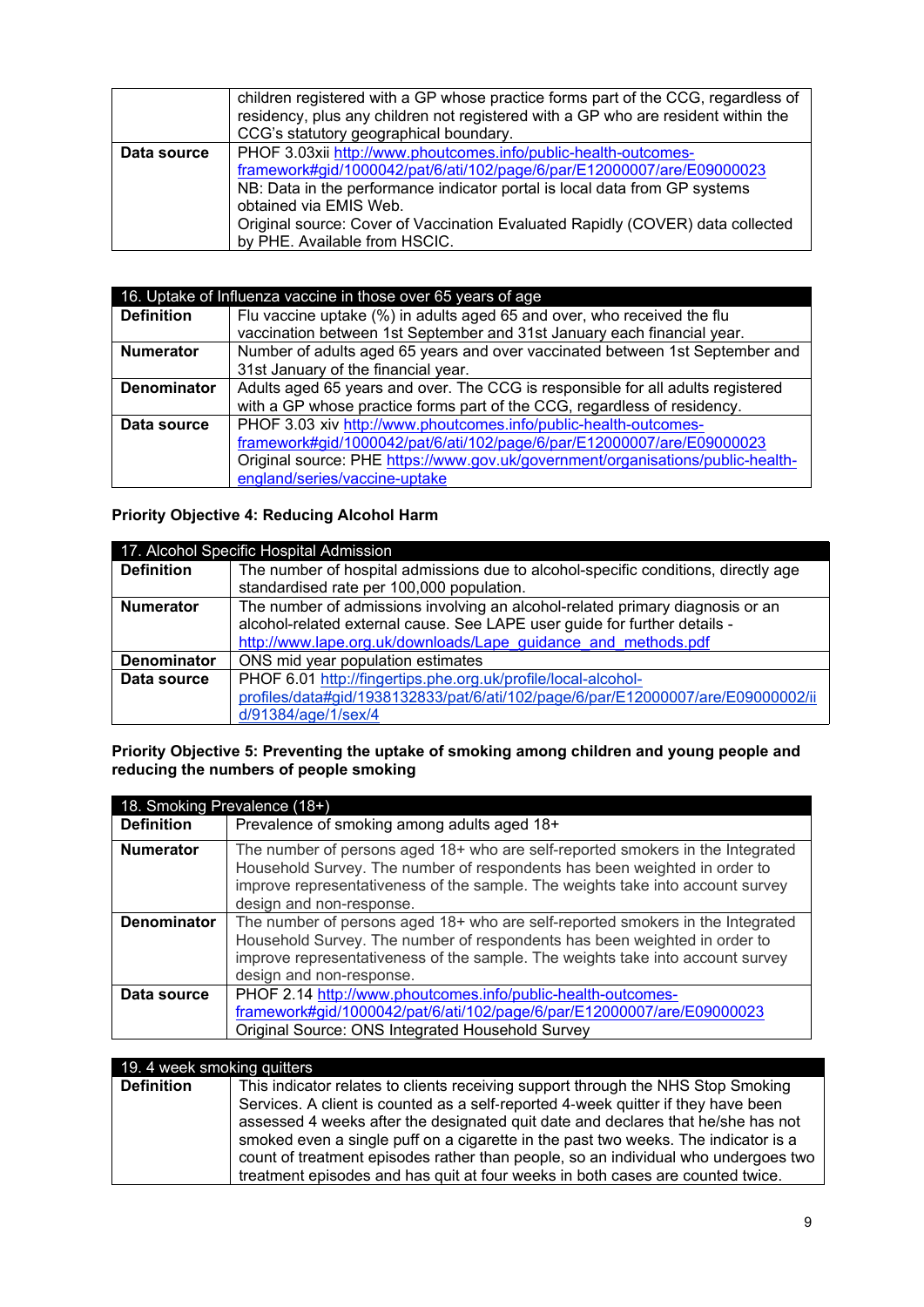| <b>Numerator</b>   | Number of self-reported 4-week smoking quitters.                             |
|--------------------|------------------------------------------------------------------------------|
| <b>Denominator</b> | Population aged 16 or over.                                                  |
| Data source        | Data - Local NHS Stop Smoking Service database.                              |
|                    | Specification                                                                |
|                    | https://nascis.hscic.gov.uk/download.ashx?src=MetaDataPdf&file=JSNA Metadata |
|                    | $NI+123.pdf$                                                                 |

| 20. Smoking at time of delivery |                                                                                  |
|---------------------------------|----------------------------------------------------------------------------------|
| <b>Definition</b>               | Number of women who currently smoke at time of delivery per 100 maternities.     |
|                                 | Data includes all women resident within the CCG's boundary, and no data are      |
|                                 | available to break down the CCG denominators for different areas within the CCG. |
| <b>Numerator</b>                | Number of women known to smoke at time of delivery.                              |
| <b>Denominator</b>              | Number of maternities.                                                           |
| Data source                     | PHOF 2.03 http://www.phoutcomes.info/public-health-outcomes-                     |
|                                 | framework#gid/1000042/pat/6/ati/102/page/6/par/E12000007/are/E09000023           |
|                                 | NB: Latest available quarter data from NHS Stop smoking service database.        |

## **Priority Objective 6: Improving mental health and wellbeing**

| 21. Prevalence of Serious Mental Illness |                                                                                     |
|------------------------------------------|-------------------------------------------------------------------------------------|
| <b>Definition</b>                        | The percentage of patients with schizophrenia, bipolar affective disorder and other |
|                                          | psychoses as recorded on practice disease registers.                                |
| <b>Numerator</b>                         | Patients with schizophrenia, bipolar affective disorder and other psychoses         |
| <b>Denominator</b>                       | CCG responsible population                                                          |
| Data source                              | National GP Practice Profiles http://fingertips.phe.org.uk/profile/general-         |
|                                          | practice/data#mod,3,pyr,2013,pat,19,par,E38000098,are,-,sid1,2000003,ind1,-         |
|                                          | $,sid2,-ind2,-$                                                                     |
|                                          | Original Source: HSCIC QOF http://www.hscic.gov.uk/catalogue/PUB12262               |

| 22. Prevalence of Depression |                                                                             |
|------------------------------|-----------------------------------------------------------------------------|
| <b>Definition</b>            | The percentage of patients aged 18 and over with depression, as recorded on |
|                              | practice disease registers.                                                 |
| <b>Numerator</b>             | Patients aged 18 and over with depression, as recorded on practice disease  |
|                              | registers.                                                                  |
| <b>Denominator</b>           | CCG responsible population                                                  |
| Data source                  | Original Source: HSCIC QOF http://www.hscic.gov.uk/catalogue/PUB12262       |

| 23. Improving Access to Physiological Therapies (IAPT) referrals entering treatment (%) |                                                                              |
|-----------------------------------------------------------------------------------------|------------------------------------------------------------------------------|
| <b>Definition</b>                                                                       | The proportion of patients who have been referred to IAPT that have actually |
|                                                                                         | entered treatment                                                            |
| <b>Numerator</b>                                                                        | The number of accepted referrals                                             |
| <b>Denominator</b>                                                                      | The total number of referrals                                                |
| Data source                                                                             | Lewisham and Greenwich Trust                                                 |

| 24. Proportion of those accessing IAPT who moved to recovery (%) |                                                                    |
|------------------------------------------------------------------|--------------------------------------------------------------------|
| <b>Definition</b>                                                | The proportion of IAPT patients who successfully moved to recovery |
| <b>Numerator</b>                                                 | The number of IAPT [patients who have moved to recovery            |
| Denominator                                                      | The total number of IAPT patients                                  |
| Data source                                                      | Lewisham and Greenwich Trust                                       |

## **Priority Objective 7: Improving sexual health**

| 25. Rate of chlamydia diagnoses per 100,000 young people aged 15 to 24 |                                                                             |
|------------------------------------------------------------------------|-----------------------------------------------------------------------------|
| <b>Definition</b>                                                      | Crude rate of chlamydia diagnoses per 100,000 young adults aged 15-24 based |
|                                                                        | on their area of residence                                                  |
| <b>Numerator</b>                                                       | The number of people aged 15-24 diagnosed with chlamydia                    |
| <b>Denominator</b>                                                     | Resident population aged 15-24                                              |
| Data source                                                            | PHOF 3.02i http://www.phoutcomes.info/public-health-outcomes-               |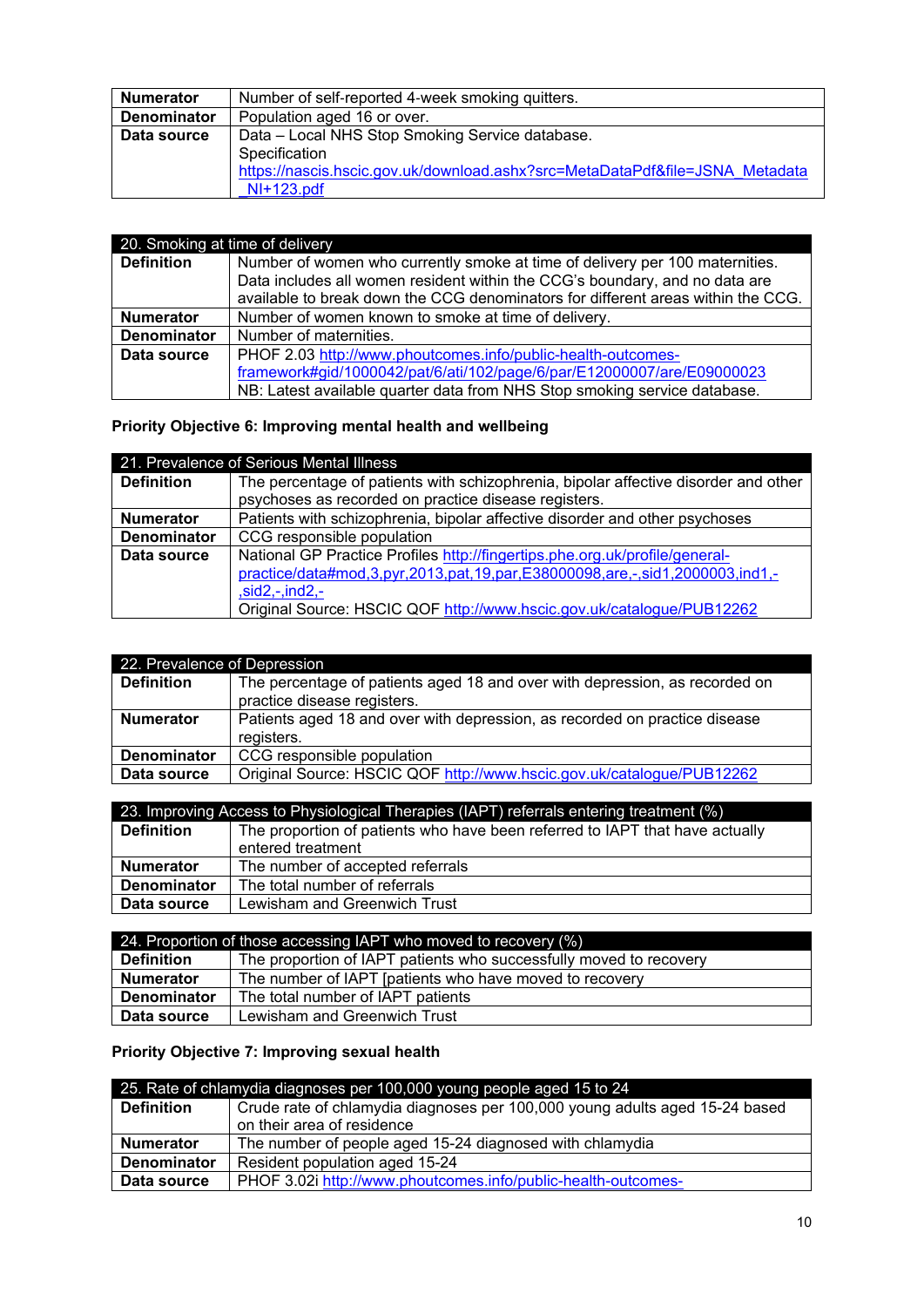| framework#gid/1000043/pat/6/ati/102/page/6/par/E12000007/are/E09000023 |
|------------------------------------------------------------------------|
| Original Source http://www.chlamydiascreening.nhs.uk/ps/data.asp       |

|                    | 26. People presenting with HIV at a late stage of infection (%)                                                                                                 |
|--------------------|-----------------------------------------------------------------------------------------------------------------------------------------------------------------|
| <b>Definition</b>  | Number of adults (aged 15 years or more) newly diagnosed with HIV infection with                                                                                |
|                    | CD4 counts available withing 91 days and indicating a count of less than 350 cells                                                                              |
|                    | per mm <sup>3</sup> as a percentage of number of adults (aged 15 years or more) newly<br>diagnosed with HIV infection with CD4 counts available within 91 days. |
|                    |                                                                                                                                                                 |
| <b>Numerator</b>   | Number of adults (aged 15 years or more) newly diagnosed with HIV infection with                                                                                |
|                    | CD4 counts available within 91 days and indicating a count of less than 350 cells                                                                               |
|                    | per mm <sup>3</sup>                                                                                                                                             |
| <b>Denominator</b> | Number of adults (aged 15 years or more) newly diagnosed with HIV infection with                                                                                |
|                    | CD4 counts available within 91 days.                                                                                                                            |
| Data source        | PHOF 3.04 http://www.phoutcomes.info/public-health-outcomes-                                                                                                    |
|                    | framework#gid/1000042/pat/6/ati/102/page/6/par/E12000007/are/E09000023                                                                                          |

|                    | 27. Legal Abortion rate for all ages                                           |
|--------------------|--------------------------------------------------------------------------------|
| <b>Definition</b>  | Legal Abortions: Age Standardised Rate per 1000 resident women aged 15-44      |
| <b>Numerator</b>   | Number of all Legal Abortions                                                  |
| <b>Denominator</b> | Number of resident women aged 15-44                                            |
| Data source        | ONS via DH. Detailed data obtained through Local commissioners.                |
|                    | https://www.gov.uk/government/uploads/system/uploads/attachment_data/file/3076 |
|                    | 50/Abortion statistics England and Wales.pdf                                   |

| 28. Teenage conceptions |                                                                                   |
|-------------------------|-----------------------------------------------------------------------------------|
| <b>Definition</b>       | Conceptions in women aged under 18 per 1,000 females aged 15-17                   |
| <b>Numerator</b>        | Number of pregnancies that occur to women aged under 18, that result in either    |
|                         | one or more live or still births or a legal abortion under the Abortion Act 1967. |
| <b>Denominator</b>      | Number of women aged 15-17 living in the area.                                    |
| Data source             | Public health outcomes framework 2.04                                             |
|                         | http://www.phoutcomes.info/public-health-outcomes-                                |
|                         | framework#gid/1000042/pat/6/ati/102/page/6/par/E12000007/are/E09000023            |
|                         | Original source: ONS                                                              |

#### **Better Care Fund Indicators**

| 29. Percentage of older people (65+) still at home 91 days after discharge from hospital into |                                                                                                                                                                                                                                                                                                                                                                                                                                                                                                                                                                                                |  |
|-----------------------------------------------------------------------------------------------|------------------------------------------------------------------------------------------------------------------------------------------------------------------------------------------------------------------------------------------------------------------------------------------------------------------------------------------------------------------------------------------------------------------------------------------------------------------------------------------------------------------------------------------------------------------------------------------------|--|
| rehabilitation/reablement services                                                            |                                                                                                                                                                                                                                                                                                                                                                                                                                                                                                                                                                                                |  |
| <b>Definition</b>                                                                             | This measures the benefit to individuals from reablement, intermediate care and<br>rehabilitation following a hospital episode, by determining whether an individual<br>remains living at home 91 days following discharge – a key outcome for people<br>receiving reablement. It captures the joint work of social services and health staff<br>and services commissioned by joint teams, as well as adult social care<br>reablement.                                                                                                                                                         |  |
| <b>Numerator</b>                                                                              | Number of older people (aged 65 and over) discharged from acute or community<br>hospitals to their own home or to a residential or nursing care home or extra care<br>housing for rehabilitation, with a clear intention that they will move on/back to their<br>own home (including a place in extra care housing or an adult placement scheme<br>setting), who are at home or in extra care housing or an adult placement scheme<br>setting 91 days after the date of their discharge from hospital. This should only<br>include the outcome for those cases referred to in the denominator. |  |
| <b>Denominator</b>                                                                            | Number of older people (aged 65 and over) discharged from acute or community<br>hospitals from hospital to their own home or to a residential or nursing care home<br>or extra care housing for rehabilitation, with the clear intention that they will move<br>on/back to their own home (including a place in extra care housing or an adult<br>placement scheme setting).                                                                                                                                                                                                                   |  |
| Data source                                                                                   | Better are Fund Metric                                                                                                                                                                                                                                                                                                                                                                                                                                                                                                                                                                         |  |